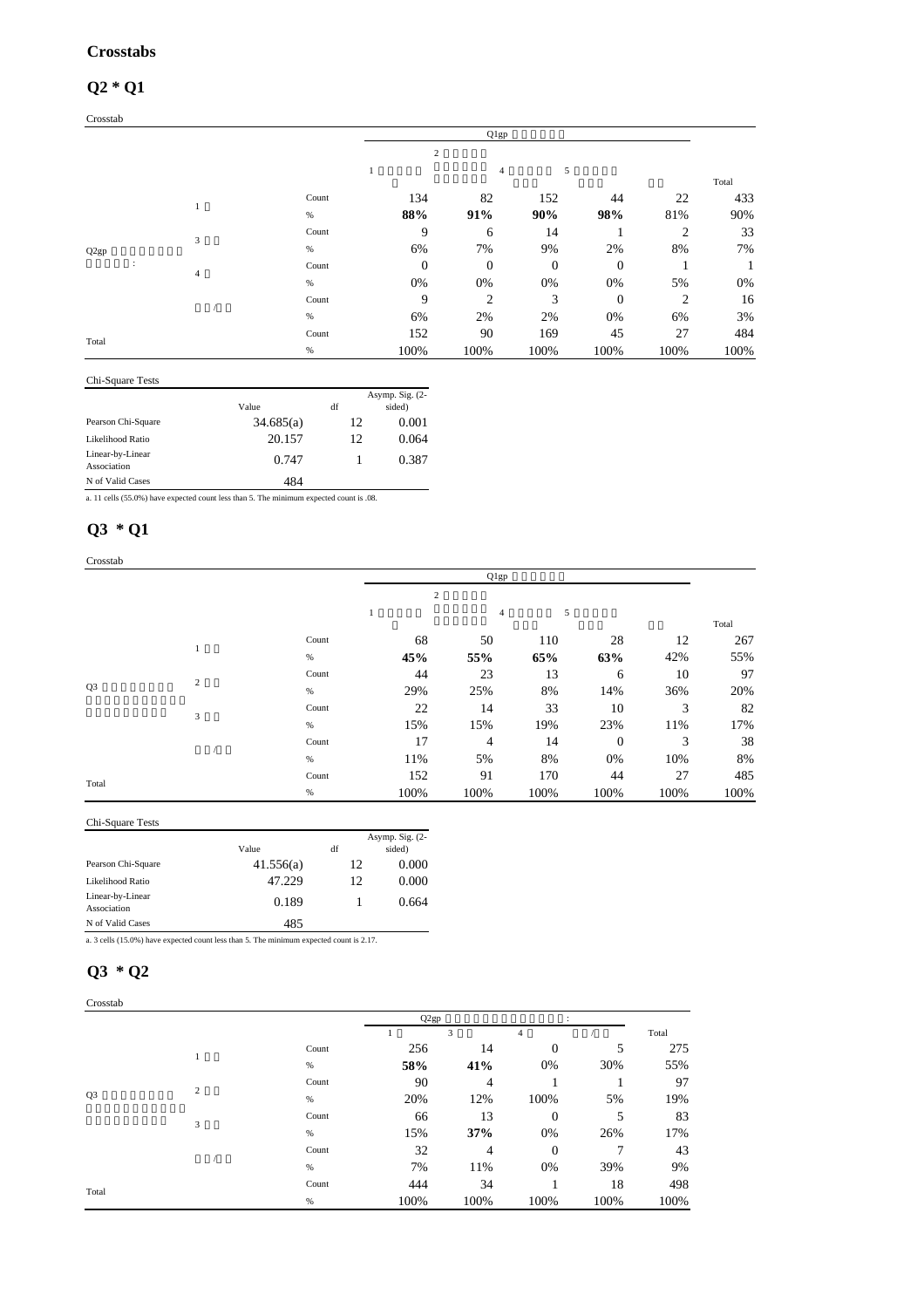### Chi-Square Tests

|                                 |           |    |   | Asymp. Sig. $(2-$ |
|---------------------------------|-----------|----|---|-------------------|
|                                 | Value     | df |   | sided)            |
| Pearson Chi-Square              | 43.425(a) |    | 9 | 0.000             |
| Likelihood Ratio                | 32.682    |    | 9 | 0.000             |
| Linear-by-Linear<br>Association | 21.549    |    |   | 0.000             |
| N of Valid Cases                | 498       |    |   |                   |

a. 8 cells (50.0%) have expected count less than 5. The minimum expected count is .12.

## Q<sub>2</sub>  $*$

### Crosstab

|                   |            |   |   |                    |       | sex              |                |       |
|-------------------|------------|---|---|--------------------|-------|------------------|----------------|-------|
|                   |            |   |   |                    |       | 1                | $\mathfrak{2}$ | Total |
|                   |            |   | 1 |                    | Count | 204              | 241            | 445   |
|                   |            |   |   |                    | $\%$  | 90%              | 89%            | 89%   |
|                   |            |   | 3 |                    | Count | 15               | 19             | 34    |
| Q <sub>2</sub> gp |            | 5 |   |                    | $\%$  | 7%               | 7%             | 7%    |
| $\cdot$           | $\colon$ ( |   |   | Count<br>4<br>$\%$ |       | $\boldsymbol{0}$ |                | 1     |
|                   |            |   |   |                    | 0%    | 1%               | 0%             |       |
|                   |            |   |   |                    |       | Count            | 8              | 10    |
|                   |            |   |   |                    | $\%$  | 4%               | 4%             | 4%    |
|                   |            |   |   |                    | Count | 227              | 271            | 499   |
| Total             |            |   |   |                    | $\%$  | 100%             | 100%           | 100%  |

### Chi-Square Tests

|                                 | Value    | df |   | Asymp. Sig. $(2-$<br>sided) |
|---------------------------------|----------|----|---|-----------------------------|
| Pearson Chi-Square              | 1.227(a) |    | 3 | 0.747                       |
| Likelihood Ratio                | 1.773    |    | 3 | 0.621                       |
| Linear-by-Linear<br>Association | 0.005    |    |   | 0.944                       |
| N of Valid Cases                | 499      |    |   |                             |

a. 2 cells (25.0%) have expected count less than 5. The minimum expected count is .66.

## $Q2 *$

### Crosstab

|                   |            |   |       |              |              | agegp        |              |              |              |       |
|-------------------|------------|---|-------|--------------|--------------|--------------|--------------|--------------|--------------|-------|
|                   |            |   |       | $1\;18-20$   | $221 - 29$   | $3\,30 - 39$ | $440 - 49$   | $5\,50 - 59$ | 6 60         | Total |
|                   |            |   | Count | 18           | 71           | 87           | 97           | 84           | 85           | 443   |
|                   |            |   | $\%$  | 78%          | 94%          | 93%          | 91%          | 91%          | 82%          | 89%   |
|                   |            |   | Count | 5            | 3            |              | 7            | 5            | 10           | 34    |
| Q <sub>2</sub> gp | 5          |   | $\%$  | 22%          | 4%           | 6%           | 6%           | 5%           | 10%          | 7%    |
|                   | $\colon$ ( | 4 | Count | 0            | $\mathbf{0}$ |              | $\mathbf{0}$ | $\Omega$     | $\mathbf{0}$ |       |
|                   |            |   | $\%$  | 0%           | 0%           | 2%           | 0%           | 0%           | 0%           | 0%    |
|                   |            |   | Count | $\mathbf{0}$ |              | $\mathbf{0}$ | 2            | 4            | 9            | 17    |
|                   |            |   | $\%$  | 0%           | 2%           | 0%           | 2%           | 4%           | 9%           | 3%    |
|                   |            |   | Count | 23           | 76           | 94           | 106          | 93           | 104          | 495   |
| Total             |            |   | %     | 100%         | 100%         | 100%         | 100%         | 100%         | 100%         | 100%  |

### Chi-Square Tests

|                                 |           |    | Asymp. Sig. $(2-$ |
|---------------------------------|-----------|----|-------------------|
|                                 | Value     | df | sided)            |
| Pearson Chi-Square              | 30.897(a) | 15 | 0.009             |
| Likelihood Ratio                | 28.839    | 15 | 0.017             |
| Linear-by-Linear<br>Association | 10.240    |    | 0.001             |
| N of Valid Cases                | 495       |    |                   |

a. 13 cells (54.2%) have expected count less than 5. The minimum expected count is .07.

## Q3  $*$

### Crosstab

| Crossiao       |   |       |      |                |       |
|----------------|---|-------|------|----------------|-------|
|                |   |       | sex  |                |       |
|                |   |       | 1    | $\overline{c}$ | Total |
|                | 1 | Count | 140  | 138            | 279   |
|                |   | %     | 61%  | 51%            | 55%   |
|                | 2 | Count | 33   | 63             | 97    |
| Q <sub>3</sub> |   | %     | 14%  | 23%            | 19%   |
|                | 3 | Count | 38   | 45             | 83    |
|                |   | %     | 17%  | 16%            | 17%   |
|                |   | Count | 19   | 25             | 44    |
|                |   | $\%$  | 8%   | 9%             | 9%    |
|                |   | Count | 231  | 271            | 502   |
| Total          |   | %     | 100% | 100%           | 100%  |